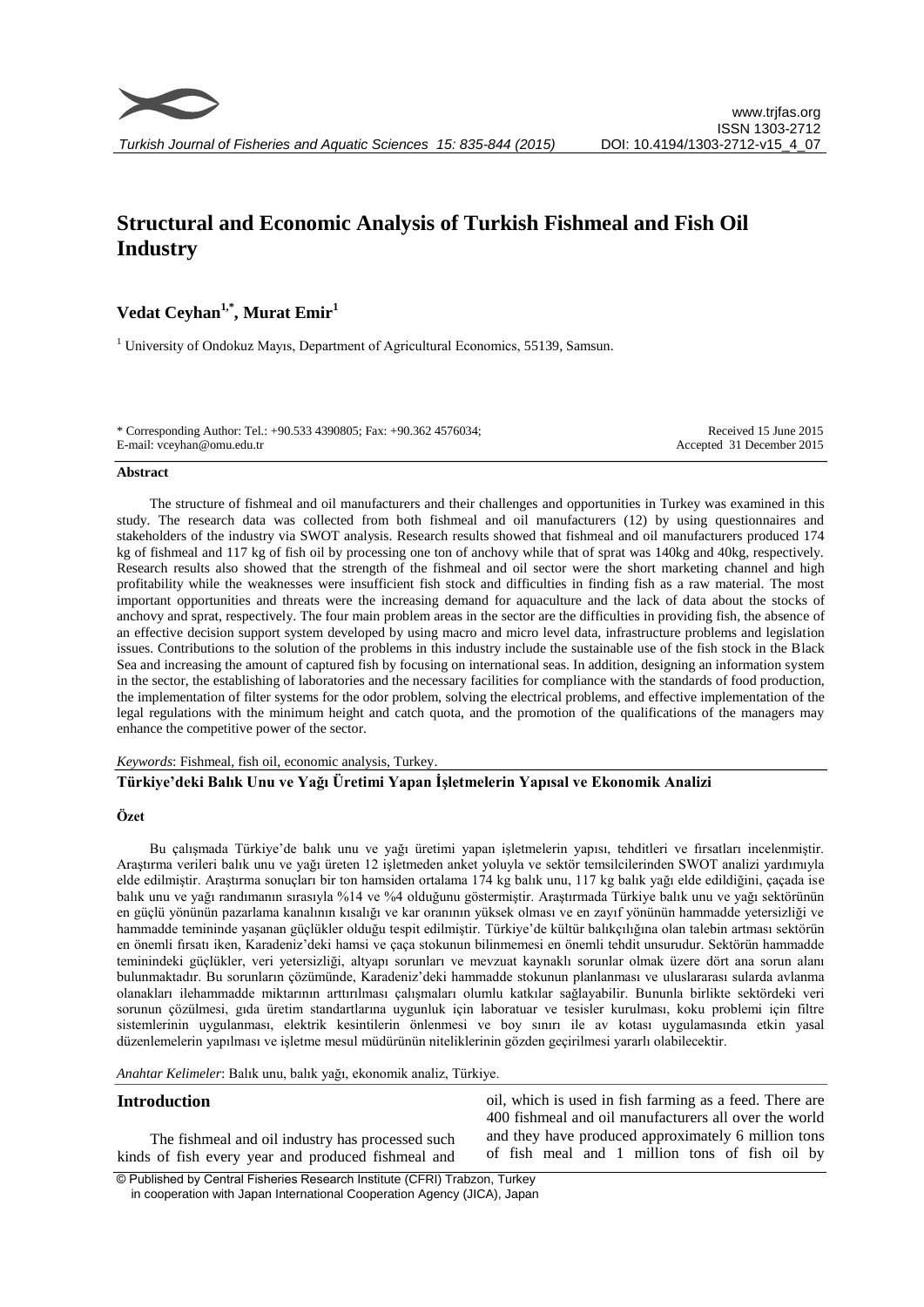processing 33 million tons of fish (FIN, 2007). Peru, Chile and Thailand constitute half of the total world fishmeal production. Peru is the most important supplier of fishmeal and oil in the world. Peru has 28% of the world's fishmeal production and 29% of the world's fish oil production. Peru and Chile export their fishmeal and oil production. China, Norway, Japan and Denmark were the main importers of fishmeal.

Similarly, the number of manufacturers that process seafood has increased in Turkey over the last decade. Fishmeal and oil produced from anchovies is the most important processed seafood in Turkey due to fishmeal and oil being the basic ingredients of fish feed, which is the basic input of fish farming. Other processed seafood is frozen sea products, bloater and frozen sea bass, marinade, surimi, sea snails and frog legs (TURKSTAT, 2015). In Turkey, the production of fishmeal and oil is concentrated in the Black Sea Region which is the main anchovy supplier. During the time period of 1983-1995, the number of fishmeal and oil manufacturers has reached to 25 with the contribution of the government support. Following, the number of manufacturers has decreased due to anchovy crisis occurred in 1987-1988 season (Yıldırım, 2006). Nowadays, there are 12 fishmeal and oil manufacturers located in the Samsun (3), Rize (1), Sinop (5) and Trabzon (3) provinces of Turkey. In Turkey, the main raw material for fishmeal and oil is the anchovy. However, sprat is also one of the raw materials used to produce fishmeal and oil in order to use the idle plant capacity in the fishmeal and oil industry. Either the captured fish are bad quality and smaller than the marketable size, or in periods when the fish supply exceeds the fresh fish demand, they transfer the excess to fishmeal and oil manufacturers. Nowadays, half of the total caught anchovy is processed to produce fishmeal and oil in Turkey. The prices of anchovies for fresh consumption and for processing to fishmeal and oil were \$767 and \$200, respectively. The price of anchovies is increasing, while the reverse is the case for the quantity of anchovies caught. The value of fresh and processed anchovy is approximately 103 million US dollars. The amount of sprats caught has increased 40 times over the last few decades due to the short anchovy season, resulting in the increasing price of sprat.

Fish are not the only raw material for the fishmeal and oil industry, but also fresh food for people. However, the opportunity cost between fresh consumption and processing to fishmeal and oil is not clear due to the lack of good quality of data. There is very limited information about the structure of the fishmeal and oil manufacturers and firm level production and marketing characteristics in Turkey. The lack of good quality firm level data and the increased protein added feed demand of fish farming motivated the study to explore the fishmeal and oil industry, which is the bridge between fish farming and sea fishing.

Up to now, several pieces of research have been conducted focusing on outlining the aquaculture that exists all over the world (Üstündağ *et al*., 2000; Jagger and Pender, 2001; MD, 2014; Samsun at al., 2006; Diffey, 2007; Demir, 2008; Yıldırım, 2008; Yavuzcan *et al*., 2010; Kara, 2010; Köse *et al*., 2010; Mol and Ulusoy, 2010; Paterson and Mann, 2011). Most of the previous studies on the aquaculture and seafood industry in Turkey have been based on the macro level data (Üstündağ *et al*., 2000; Bozoğlu *et al*., 2006; Kutlu and Mısır, 2007; Atılgan, 2008; Aydın and Sayılı, 2009; Bozoğlu and Ceyhan, 2009a,b; Tatlıdil *et al*., 2009; Mol and Ulusoy, 2010; Üstündağ, 2010; Kara, 2010; Yavuzcan *et al*., 2010; Köse, S. *et al*., 2010; Şahin, 2011, Paterson and Mann, 2011). These studies have focused on either outlining the aquaculture sector or solely on seafood. Limited studies have focused on detail firm level economic analysis in the sector (Bozoğlu and Ceyhan, 2009b; Aydın and Sayılı, 2009).

Similarly, there has been very limited study on the economic aspect of fishmeal and oil manufacturers in Turkey (Yıldırım, 2006; Köse *et al*., 2010), as well as other parts of the world (Zaldivar, 2004; Shepherd, 2007, 2010; Tacon, 2008; Shamshak and Anderson, 2009; Chamberlain, 2011; IFFO, 2011). Researches related with the technical side of fish meal and oil have focused on the physical condition of the plants, the contents of fishmeal and oil such as protein, oil etc. and the effects of fishmeal and oil on health all over the world (Miles and Jacob, 1997; Kutlu and Mısır, 2007; Turan *et al*., 2007; Karalazos, 2007; Korkut *et al*., 2007; Altan, 2009). On the other dimension, some researchers have been interested in the relationship between the fishmeal and oil sector and the feed industry. The research conducted by Erteken (2005), Schipp (2008) and Altan (2009) are samples of these kinds of study. The case is nearly the same in Turkey. The pioneer studies that focused on the fishmeal and oil industry were research conducted by Yıldırım (2006) and Köse *et al*. (2010). However, these pioneering studies ignored the economic detail of the fishmeal and oil production due to the difficulties in gathering firm level data. The purposes of this study, therefore, are (i) to explore the structure of the fishmeal and oil manufacturers, (ii) to examine the production and marketing characteristics of fishmeal and fish oil production, (ii) to reveal the strengths, weakness, opportunities and threats of the fishmeal and oil manufacturers and (iv) to develop strategies and policies to combat the problems of the fishmeal and oil industry in Turkey.

### **Methodology**

#### **Research Data**

The research data was collected from both fishmeal and oil manufacturers (12) by using a questionnaire and stakeholders of the industry such as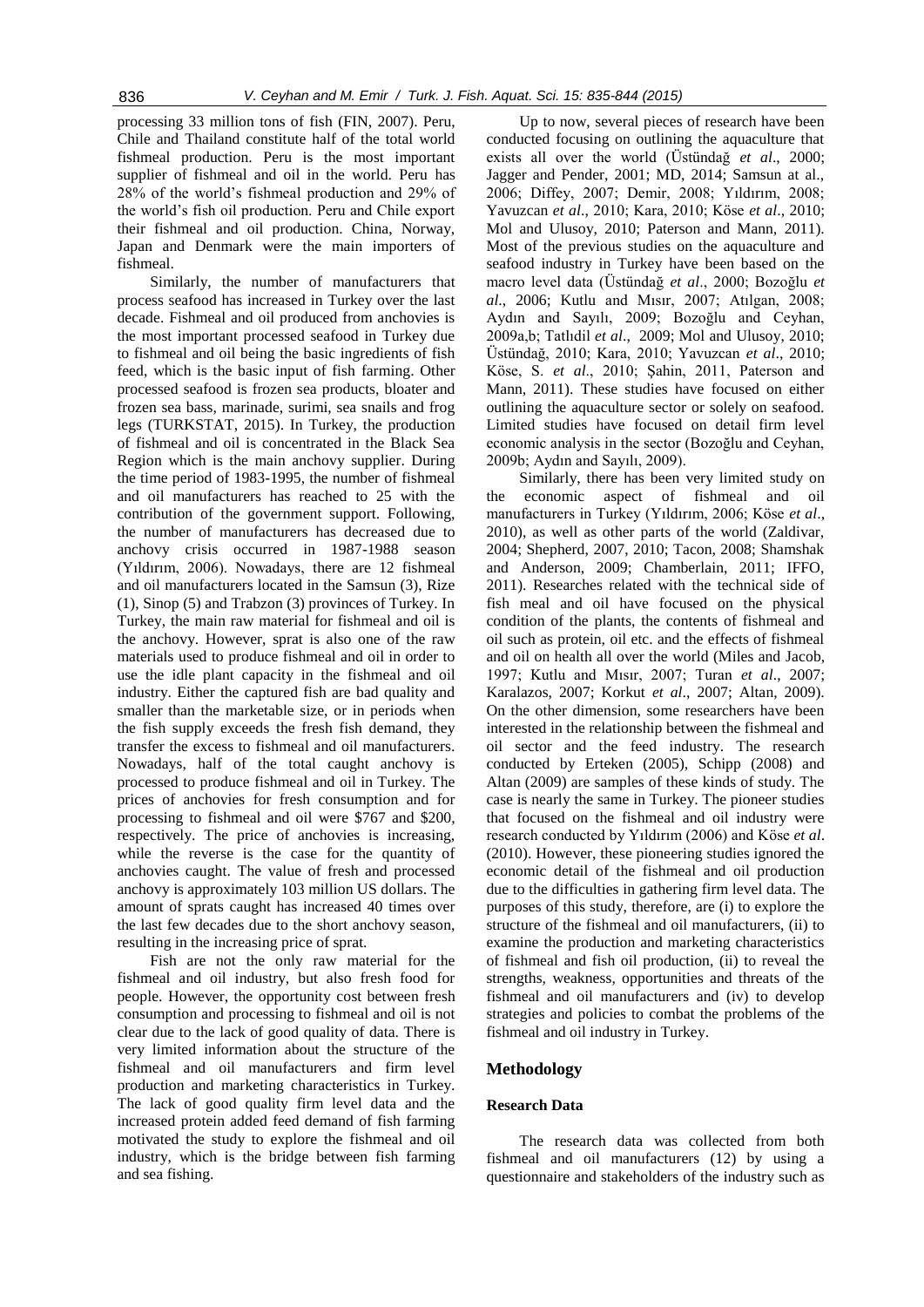representatives of the manufacturers, academicians, specialist, representatives of non-government organizations and the government via SWOT analysis. In addition, the data available at the Turkish Statistical Institution (TURKSTAT), the Food and Agricultural Organization (FAO), the International Fishmeal and Fish Oil Organization (IFFO) and the Fishmeal Information Network (FIN) related to the fishmeal and fish oil sector was also used in the research.

The research was based on firm level variables such as the structural features of the manufacturers (the date and place of establishment, legal status, area, ownership, the number of workers and physical facilities etc.) and the characteristics of fishmeal and oil production and marketing (physical capacity, yield of fishmeal and fish oil, waste management, market characteristics, market research, price, marketing channel, marketing type etc.) collected from fishmeal and oil manufacturers during the production year of 2011.

SWOT analysis was used in the meeting to evaluate the strengths, weaknesses, opportunities and threats of the fishmeal and oil industry in Turkey. The representatives of the fishmeal and oil manufactures, fishermen, governmental institutions, and nongovernmental organizations participated in the meeting accompanied by a moderator. The characteristics of the fishmeal and oil industry that gives it an advantage and disadvantage over others were used to outline the strengths and weakness of the industry. The elements that the fishmeal and the fish oil industry could exploit to its advantage were defined as the opportunities, while the elements in the environment that could cause trouble for the fishmeal and fish oil industry were indicators of the threats.

#### **Calculation the Cost of Fishmeal and Fish Oil Production**

The production cost, income and profit for fishmeal and oil produced from one ton of anchovy were calculated. Production cost of fish meal and oil was calculated by using opportunity cost approach. The production cost items in fish meal and oil production were classified as a variable and fixed cost. The cost of fish, transportation, energy, labor, marketing cost, interest cost and other variable costs such as antioxidants etc. were included in the variable cost. Fixed costs included the administrative cost, maintenance, depreciation, land rent and real interest cost for fixed assets. Straight line method was used for calculating depreciation of asset(FAO, 1986, Kıral *et al*., 1999). When calculating production cost, it was assumed that the administrative cost was 3% of the total variable cost and nominal and real interest rate were 10% and 5%, respectively.

Since fishmeal and fish oil were a joint product for the manufacturers and 174kg fishmeal and 117kg fish oil were produced by using one ton anchovy, 1.5kg of fishmeal and 1kg fish oil was assumed as one production unit when calculating the cost of unit production. Similarly, the output price was calculated for the same production unit.

Regarding the profitability of fishmeal and oil production, the measures of gross margin and economic profit were used. Gross margin was calculated by subtracting variable cost from the income gained from one ton of anchovy, which was 174kg fishmeal and 117kg fish oil. The difference between the income gained from one ton of anchovy and all of the production costs was attributed to the economic profit of the manufacturers.

#### **SWOT Analysis**

In the meeting to evaluate the strengths, weaknesses, opportunities and threats of the fishmeal and fish oil industry, 20 different stakeholders of the industry were included. 4 academicians from Universities, 3 specialist from the Middle Black Sea Development Agency, 2 specialist from the East Black Sea Development Agency, 2 senior executive from the Ministry of Food, Agriculture and Livestock, 1 specialist from the EU Foreign Relationship Directory, 1 specialist from the Agriculture and Rural Development Support Institution, 2 senior executives from the Aquaculture Cooperatives, and 5 representatives of the fishmeal and oil manufacturers participated in the meeting.

At the beginning of the meeting, the findings of the field research were presented to the participants. After, the two stage SWOT analysis was performed by a moderator who is an expert in the area. In the first stage, not just the strengths, weaknesses, opportunities and the threats of the fishmeal and fish oil industry in Turkey were explored, but also the main problem areas to reach the strategic targets together with intuitional measures and regulatory framework were looked into. In the second stage, the most important problems in fishmeal and oil and their effects were elicited based on the point of view of participants about the production and marketing of fishmeal and oil and the problems and futures of the fishmeal and oil industry.

#### **Statistical Analysis**

Descriptive statistics such as mean, median, standard deviation, percentage etc. were used to outline the prevailing situation of the fishmeal and oil industry. When revealing the factors affected the selection of the establishment place, Friedman One Way Variance Analysis was performed. Multiple comparisons among the factors were made using the Wilcoxon test.

The ranking of the issues at the fishmeal and oil industry and exploring the impact of the problems to the sector were analyzed statistically by using Kruskal-Wallis H and Mann-Whitney U tests.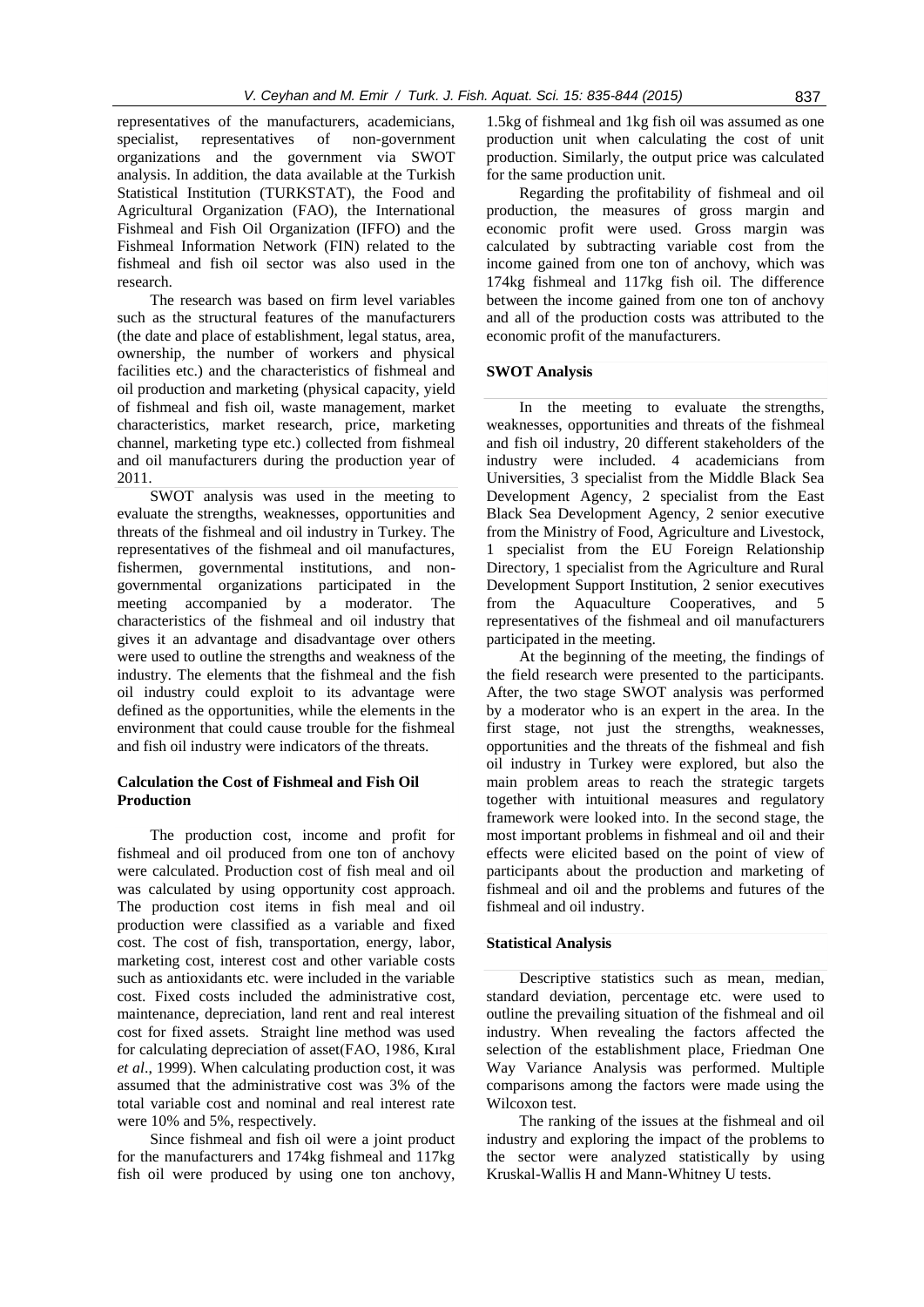## **Results and Discussions**

## **General Characteristics of Fishmeal and Fish Oil Manufacturers**

Based on the results of the firm level research, the examined fishmeal and oil manufacturers conducted their activities on 2 hectares of land in Turkey. 58% of them were Joint Stock Company, while the rest were limited companies. One of the examined companies was quoted on the stock market. They considered the supply of anchovy and sprat, government incentives, infrastructure and the amount of initial investment, the distance to labor sources and the distance to the market, respectively when deciding the establishment place  $(\chi^2=10.968; P<0.05)$ . Regarding the initial stage of the establishment, the following feasibility report was at an unsatisfactory level in the industry. Only 44% of the manufacturers prepared the financial feasibility report before establishment. The initial investment of the examined manufacturers was mainly based on the equity. Only one third of the fishmeal and fish oil manufacturers used credit when establishing the plant. All managers indicate that theprofit level was at the satisfactory level in the production of fishmeal and fish oil.

All of the manufacturers designed their plant and organized their machinery such as steamers, dryers and stokehold with the help of domestic firms. Separators, decanters and waste treatment facilities were established by international professional companies from Germany, Denmark and USA. Research and development activities in the industry were not common. Only 2 companies conducted R&D activities. Surprisingly, manufacturers were not aware of the government incentive related to the fishmeal and fish oil industry. That is why the benefit of the incentives was at an unsatisfactory level. All manufacturers measured the degree of humidity of the fishmeal in their laboratory or outside the firms and the mean humidity inside the fishmeal was 5-6%.

In the fishmeal and fish oil industry, human sources were moderate. The firms employed, on average, one manager, 30 permanent and 16 temporarily workers in their plants. In general, the managers of the examined firms were co-partners of the firms. Only one firm was managed by professional managers. All of the managers know foreign languages; English, German, French and Russian were the more common languages. The firms paid approximately \$540 per month for blue collar workers, while that of white collar workers was \$1300 per month.

## **Main Characteristics, Costs and Income of Fishmeal and Fish Oil Production**

The research findings showed that the production capacity of the examined manufacturers

varied from 150 tons per day to 1600 tons per day, and was 829 tons per day, on average. According to the recent statistics, Turkish manufacturers processed 198 thousand tons of anchovy and 87 thousand tons of sprats to produce fishmeal and oil (TURKSTAT, 2015). Initial investment of per ton of raw material capacity was approximately \$5307 in the Turkish fishmeal and oil industry. Machinery and equipment costs constituted 71% of total investments, while the share of buildings and other costs such as installation, insurance in total investment were 15% and 14%, respectively. Initial investment of per ton of raw material capacity in Turkey was higher than the figures reported by FAO (1986). FAO (1986) suggested that investment cost per ton was \$4222. In the examined firms, 174kg of fish meal and 117kg of fish oil were produced by processing one ton of anchovy. The yield of fishmeal varied from 15% to 18%, while that of fish oil between 10%-12.78%. Limited manufacturers gained extra fishmeal (2-3%) via waste treatment facilities.

The manufacturer's suggested that the most important factor affecting the production of fishmeal and fish oil was the amount of fish caught. Therefore, many manufacturers compromised their fleet and created a special contract with fishermen to ensure the amount of anchovy they need. Since the competition was very heavy in the industry, many manufacturers paid money in advance before the season opened to the fishermen to sustain their position in the industry. Heavy competition made the manufacturers establish vertical integration among fishing, the fishmeal and oil industry and the feed industry.

The mean price of fish oil and fishmeal per ton was approximately \$1500 and \$1400, respectively. If the fish oil was marketed for human needs directly, the price of fish oil per ton would increase to \$2000. The price of anchovy and sprat as raw materials was \$115 and \$83 per ton, respectively.

Turkish fishmeal and oil firms gained \$314 per ton of anchovies. The shares of fishmeal and oil in total income were 58% and 42%, respectively. Cost analysis showed that the total cost of processing per ton of anchovy was \$268 and the annual production cost per ton of fishmeal/oil was \$549, on average. The most important cash cost was the fish payment with a share of 43%. Cash cost such as transportation, energy cost, interest payment for current debt and labor followed it, respectively. Land cost and the general administrative costs were the most important non-cash costs. Depreciation and maintenance cost were the other non-cash costs (Table 1). These research findings were parallel with the findings reported by FAO (1986). FAO (1986) stated that the annual production cost per ton of fishmeal/oil was \$480 and the most important production cost was the raw material, which was 42%.

Based on the results of the cost analysis, the calculated unit cost of 1.5kg of fishmeal and 1kg fish oil was \$2.29. Considering the market price, which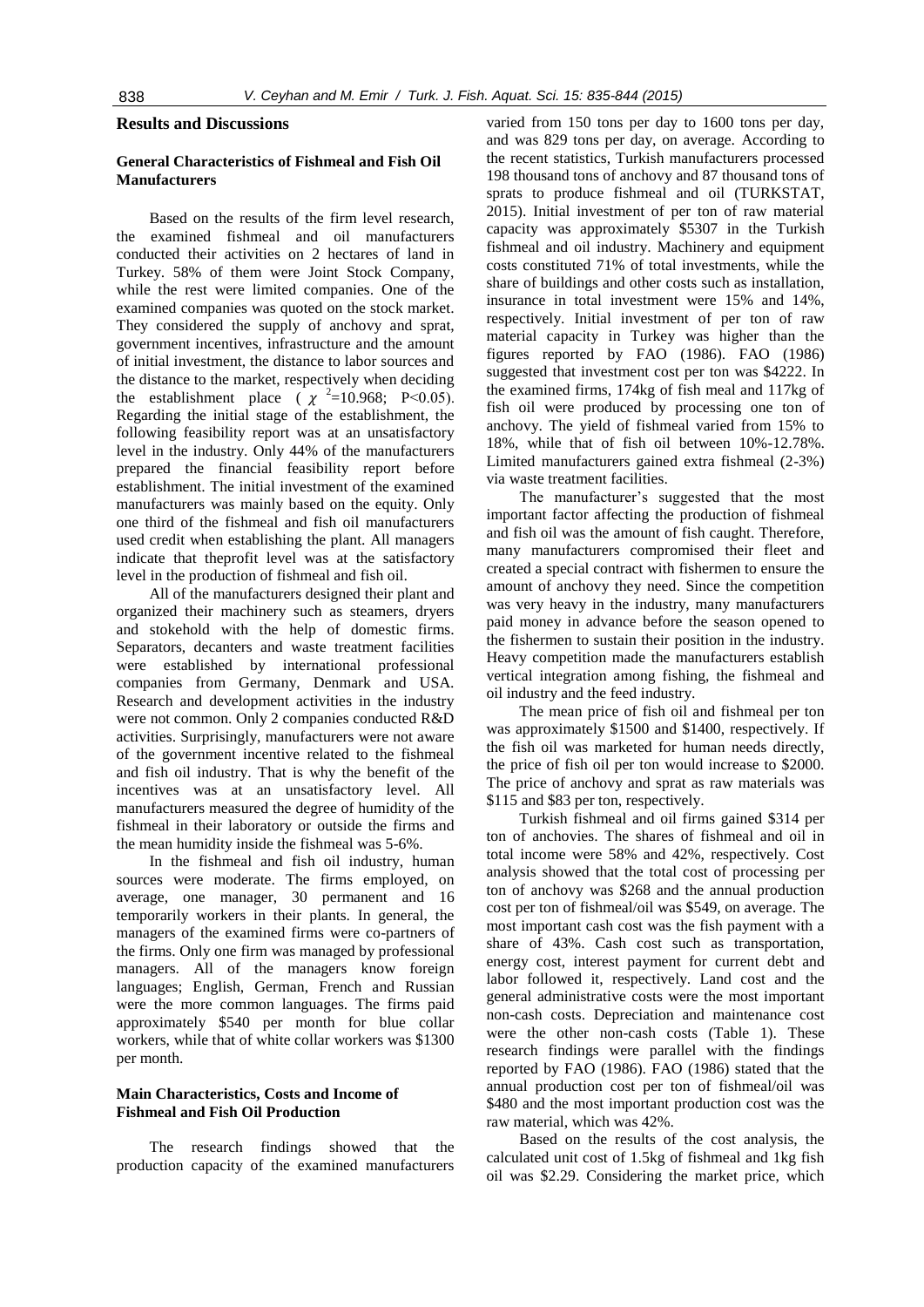|                                                | Value $(\$)$      | $\%$   |
|------------------------------------------------|-------------------|--------|
|                                                | Revenue           |        |
| Fishmeal $(174 \text{ kg})$                    | 182,70 (67,66)    | 58,12  |
| Fish oil $(117 \text{ kg})$                    | 131,63 (52,23)    | 41,88  |
| Total                                          | 314,33 (104,78)   | 100,00 |
|                                                | Cost              |        |
| Variable cost                                  | 205,02 (73,86)    | 76,46  |
| Fish (anchovy)                                 | 116,03 (48,35)    | 43,27  |
| Transportation                                 | 23,33 (7,82)      | 8,70   |
| Energy (electricity, coal etc.)                | 21,22(8,01)       | 7,91   |
| Labor                                          | 13,21 (4,12)      | 4,93   |
| Interest payment for working capital           | 21,25 (10,63)     | 7,92   |
| Marketing cost                                 | 5,00(1,95)        | 1,86   |
| Other variable cost (antioxidant, package vb.) | 4,98 (1,85)       | 1,86   |
| Fixed cost                                     | 63,13 (26,98)     | 23,54  |
| General administrative cost                    | 17,50(4,90)       | 6,53   |
| Depreciation                                   | 10,62(3,21)       | 3,96   |
| Maintenance                                    | 8,33(2,69)        | 3,11   |
| Interest payment for non-current assets        | 2,43(0,95)        | 0.91   |
| Land                                           | 24,25 (11,03)     | 9,04   |
| Total production cost                          | 268, 15 (127, 69) | 100,00 |

**Table 1**. Cost and revenue of fishmeal and oil production (per ton fish)

\*Figures in the parenthesis are the standard deviation.

was \$2.69, it was clear that the profitability of fishmeal and fish oil production was at a satisfactory level. The gross margin and economic profit of the examined manufacturers was \$109 and \$46 per ton, respectively. These firms gained \$1.17 from one US dollar expenditure in fishmeal and oil production, indicating that profitability was at a satisfactory level. In general, manufacturers covered their variable costs by revenue sourced from fishmeal sales and oil sales constituted the net profit (Table 1). It was estimated that based on the research findings, minimum amount of anchovy and sprat every year required by Turkish manufacturers were approximately 85 thousand tons and 53 thousand tons, respectively, under the prevailing condition of manufacturers.

#### **Characteristics of Fishmeal and Oil Market**

The fishmeal and oil market has been typically an oligopoly in Turkey due to the existing limited number of manufacturers that were affected from the move of their competitors and the controlled entry to the market. The strategies and policy of the firms have affected all the other manufacturers in the market. Therefore, manufacturers have monitored the information belonging to their competitors such as the quantity of processed fish, technology, number of employees and their salary and the price of fishmeal and oil. Therefore, manufacturers have tried to differentiate their product in order to increase their competitive power. Efforts to produce fish oil for human consumption have been initiated by pioneer firms in Turkey.

In general, fishmeal and oil were marketed to domestic firms; 90% of the total production was marketing to domestic firms, while 10% of it was exported to overseas countries. In Turkey, fishmeal and oil manufacturers preferred to sign special contracts with the fish feed industry. Sometimes, a fish feed company designed the contracts before the season to ensure their fishmeal and oil as raw materials of fish feed. The examined manufacturers used different package material when marketing fishmeal. In general, the package varied from 45kg to 1500kg. Approximately 50g of antioxidants were added into the package in order to avoid spoilage when packing the fishmeal. Since the competition was really strong in the industry, 8% of the examined firms established vertical integration. Vertically integrated firms caught the fish and produced the fishmeal and fish oil. Then, they produced fish feed by using their fishmeal and fish oil. Finally, they not only marketed some fish feed to fish farmers, but also used their feeds in their fish farms.

Regarding foreign trade, Norway was the most important importer of fishmeal and oil, while Peru was the leading nation in terms of fishmeal and oil exports. Based on TURKSTAT's recent trade statistics, there has been a foreign trade deficit in Turkey. The trade gap in fishmeal is 60 thousand tons, while that of fish oil is more than 20 thousand tons. Currency losses for fishmeal and fish oil are 90 million US dollars and 50 million US dollars in Turkey. The export price of fishmeal is higher than that of the import price of fishmeal, while the case is the reverse for fish oil. The export and import prices of fish oil were 1447 \$/ton and 1529 \$/ton, respectively. In Turkey, prices of fishmeal were lesser that those of fish oil. The export and import prices of fishmeal were 1449 \$/ton and 1377 \$/ton, respectively. In spite of the fact that Turkey is a net importer, some Turkish manufacturers have exported fishmeal and oil due to the quality of the product. In general, Turkish exporters preferred the ports of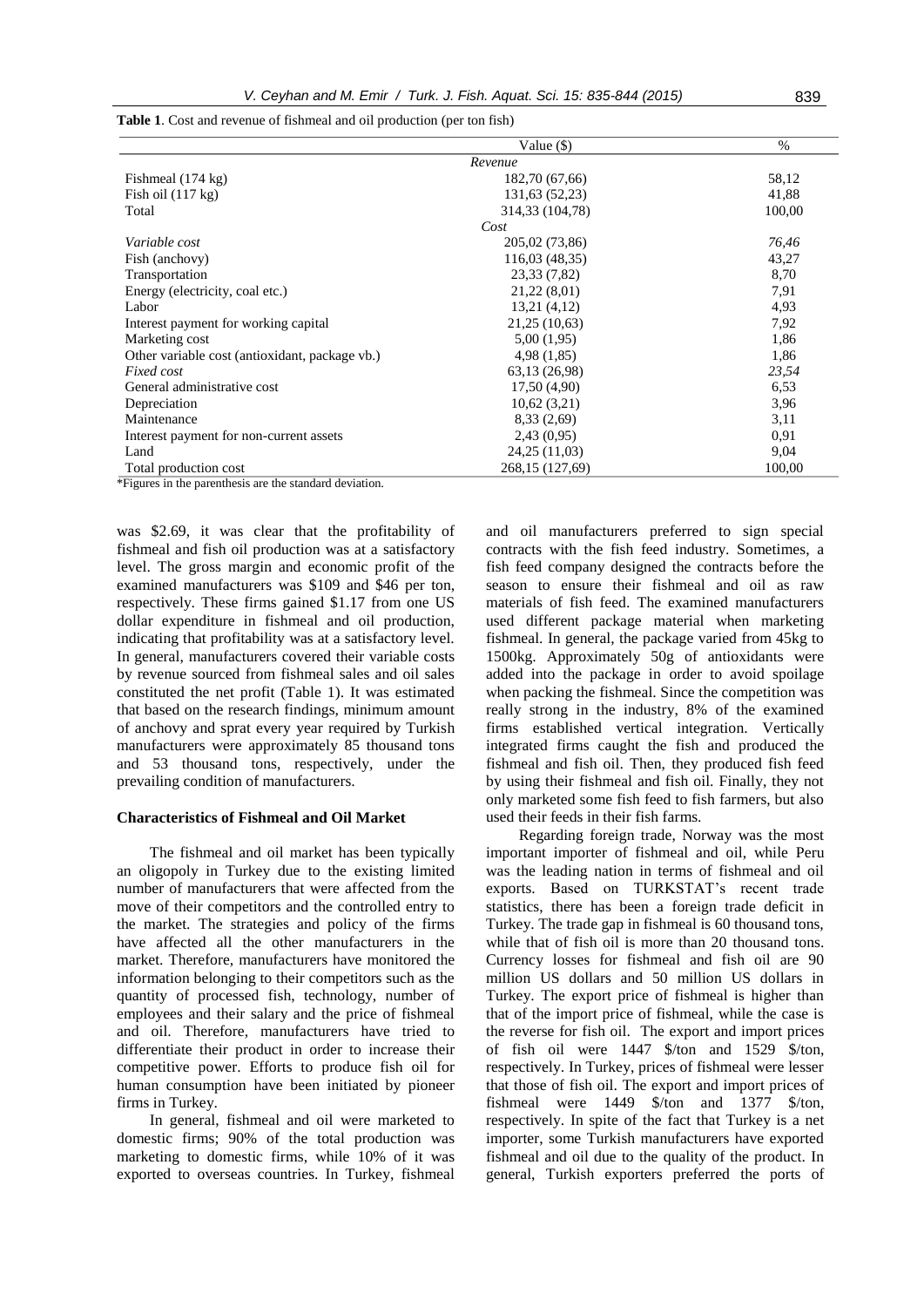Greece and the Netherlands.

## **The Strengths and Weakness of Turkish Fishmeal and Fish Oil Industry**

Based on the results of the SWOT analysis, the biggest strengths of the fishmeal and oil industry are the short marketing channels and the high profitability. In the fishmeal and oil industry, there is no commissioner and direct marketing is common. The produced fishmeal and oil are marketed completely in a year. The quality of the fishmeal and oil is the other strength of the industry. Since anchovies have high levels of protein, minerals, vitamins and oil, the quality of Turkish fishmeal and oil is better than that of rivals. The third strength of the industry is the high level of domestic demand due to increasing fish farming requirements. The fourth strength is the existence of the physical processing capacity of the industry, which easily meets domestic demand. In the current situation, the physical capacity of the fishmeal and oil industry has been 9950 tons of fish per day. The industry would produce 1731 tons of fishmeal and 1164 tons of oil per day. When considering fishmeal and fish oil imports, which are 65 thousand tons and 25 thousand tons, respectively, the Turkish fishmeal and oil industry has the capacity to cover these gaps in a month. This mostly depends on the quantity of anchovies and sprat. Of course, the industry should consider the sustainability of fishing and avoid overfishing. The last two strengths are the limitation to entry to the industry and existence of vertical integration in the industry (Table 2).

The SWOT analysis showed that there are 9 different weaknesses in the industry. The scarcity of fish and the difficulties in fish supply is the first weakness of the industry. The working period of the manufacturer is shortened due to the short fishing season for anchovy. The fishmeal and fish oil manufacturers tend to use sprat as an alternative raw material to increase the capacity use ratio. The second weakness is having limited information about the real stocks of anchovy and sprat in the Black Sea. Insufficient information creates problems when estimating the fishing season and calculation of opportunity cost between fresh fish consumption and processing in the fishmeal and oil industry. Therefore, it is really difficult to develop efficient planning in the sector when allocating the anchovies to human consumption and processing in the fishmeal and oil industry. The third weakness is the absence of an efficient decision support system. Decision makers and the other stakeholders demanded both macro level and micro level data related to the industry. In addition, there is an absence of data related to fishing. The fourth weakness is the inappropriate production structure of firms to produce fish oil as a food. The fish meal and oil manufacturers have to adapt their firms by investing money to replace the plant, optimizing the production process and standardizing the fish oil in order to be a food producer. However, the manufacturers need extra time to adapt their firms. Not establishing the auditing mechanism in the fish meal and oil sector is another weakness of the industry. Auditing is especially very weak in the fishing level and the definite amount of fish caught is

**Table 2.** Strengths, weakness, opportunities and threats of the Turkish fishmeal and fish oil industry

| Strengths                                                                                                            | Weakness                                                        |  |
|----------------------------------------------------------------------------------------------------------------------|-----------------------------------------------------------------|--|
| 1. Short<br>channel<br>marketing<br>high<br>and                                                                      | 1. Scarcity of fish and the difficulties in fish supply         |  |
| profitability.                                                                                                       | 2. Unknowing the stocks of anchovy and sprat in the Black       |  |
| 2. High quality of fishmeal and fish oil.                                                                            | Sea.                                                            |  |
| 3. High level of domestic demand.                                                                                    | 3. Absence of efficient decision support system.                |  |
| 4. Existence of the physical processing                                                                              | 4. Inappropriate production structure of firms to produce fish  |  |
| capacity of the industry                                                                                             | oil as a food.                                                  |  |
| 5. Existence of vertical integration                                                                                 | 5. Inefficient auditing mechanism in the fish meal and fish oil |  |
| 6. Closeness to the raw material.                                                                                    | sector.                                                         |  |
| 7. Government control on entering into the                                                                           | 6. Weak relationship among firms                                |  |
| industry.                                                                                                            | 7. Inharmonious environmental management criteria               |  |
|                                                                                                                      | 8. Weak competitive power in the international market.          |  |
|                                                                                                                      | 9. Existing financial problems                                  |  |
| Opportunities                                                                                                        | <b>Threats</b>                                                  |  |
| 1. Increasing derived demand to fish feed due                                                                        | 1. Additional responsibilities to adopt EU legislations and new |  |
| to developing fish farming.                                                                                          | Turkish food regulations.                                       |  |
| 2. Increasing foreign demand due to quality                                                                          | 2. Reducing anchovy transferred to the fishmeal and fish oil    |  |
| of anchovy based fish oil.                                                                                           | industry due to development of the cold chain.                  |  |
| 3. Increasing consumer interest in fish oil as a<br>3. Probability of opening the Black Sea to international fishing |                                                                 |  |
| food.                                                                                                                | 4. Sea pollution due to environmental factors                   |  |
| 4. Suitable technological infra-structure in the                                                                     | 5. Existing very limited sea organisms in the Black Sea.        |  |
| industry                                                                                                             | 6. Insufficient knowledge on adverse effects of fish farms      |  |
| 5. Presence of the international<br>fishing                                                                          | established on the river to the nutrient level of Black Sea.    |  |
| possibilities.                                                                                                       | 7. Presence of illegal fishing.                                 |  |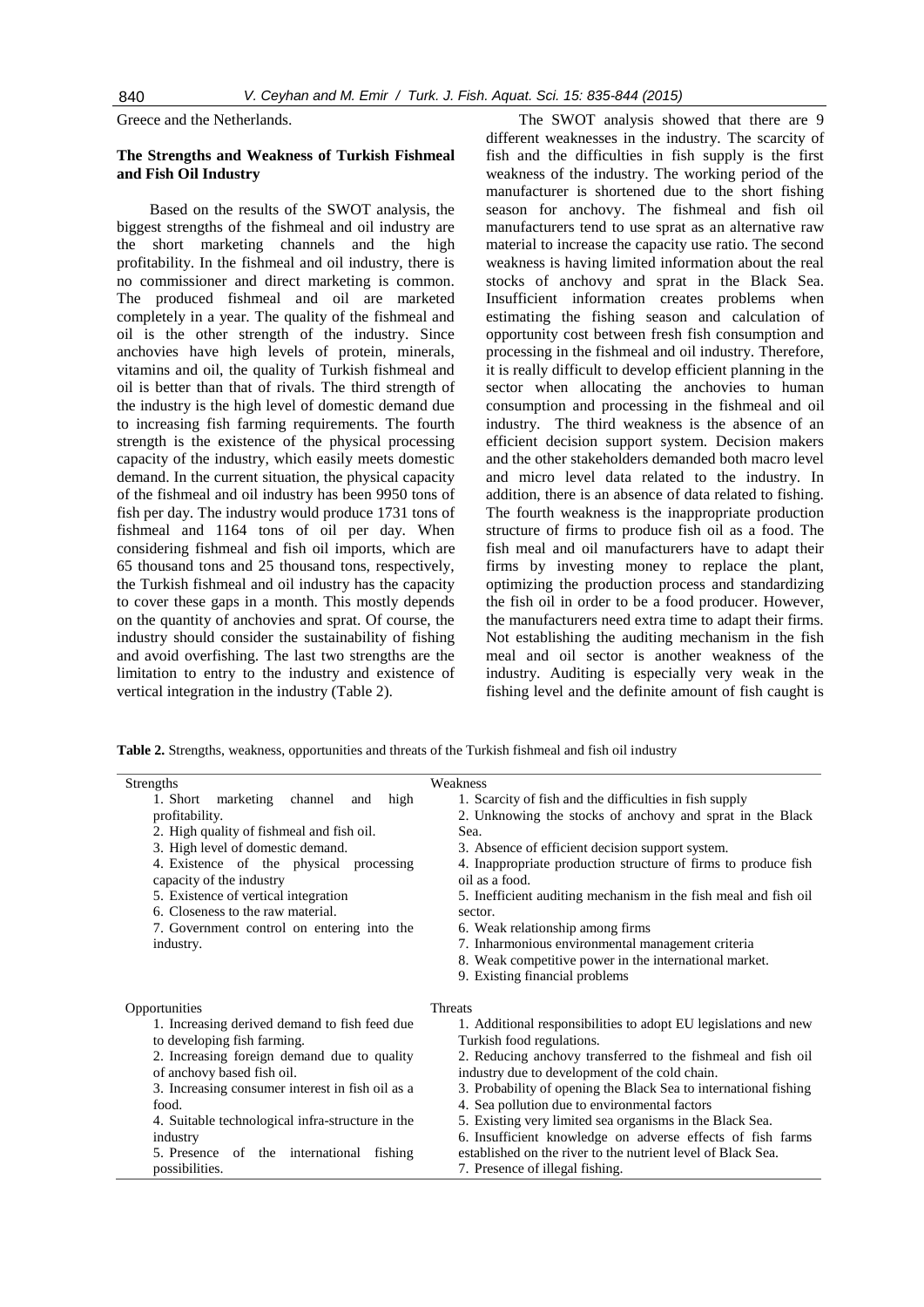not known by the authorities. In general, authority audits on a factory level, which is ineffective for the sector. Hence, the real fishmeal and oil production is not estimated in a healthy way. A weak relationship among fishmeal and fish oil manufacturers is the sixth weakness of the sector. It would be attributed to strong competition among firms in the fish supply stage. The seventh weakness is inharmonious with the environmental management criteria. The prevailing conditions of the fishmeal and oil firms are inharmonious with environmental management criteria according to the regulation of water pollution control enacted by the government in 2010. The last two weaknesses of the sector are weak competitive power in the international market and the existence of financial problems in firms (Table 2).

## **The Opportunities and Threats of Turkish Fishmeal and Fish Oil Industry**

Based on the results of the SWOT analysis, the most important opportunity of the fishmeal and fish oil industry is increasing the derived demand of fish farming and poultry. Increasing the foreign demand due to the quality of anchovy based fish oil is the other opportunity of the sector. Other opportunities of the Turkish fishmeal and fish oil industry are increasing consumer interest in fish oil as a food, a suitable technological infra-structure in the industry and the presence of the international fishing possibilities (Table 2).

Regarding the threats of the industry, they have been summarized into seven groups. Additional responsibilities facing the fishmeal and oil industry to adopt EU legislations and new Turkish food regulations are the first threats. According to the EU legislation, fishing limitation enforcement for sprat began in the Black Sea due to the accession of Bulgaria and Romania to the EU in 2007. It is expected that these limitations would be current in Turkey after completion of the EU accession. The suggested amount of maximum fishing by the Scientific, Technical and Economic Committee for Fisheries of EU (STECF) for sprat and anchovy are 64000 tons and 142000 tons, respectively. The current amount of captured anchovy and sprat, which is 227000 tons and 87000 tons, exceeded the suggested amount in Turkey in 2013. It is clear based on the upper figures that there has been some doubt on the future fishing quantity of anchovy and sprat, resulting in the occurrence of uncertainty in the production of fishmeal and oil. The second threat is reducing the number of anchovy transferred to the fishmeal and oil industry due to the development of the cold chain. Nowadays, increasing the cold chain capacity led to an increase in human consumption of anchovy and reduced the amount of anchovy to process in the industry. The probability of opening the Black Sea to international fishing, illegal fishing, sea pollution due to environmental factors, existing very limited sea

organisms in the Black Sea and insufficient knowledge on adverse effects of fish farms established on the river to the nutrient level of the Black Sea are the other threats of the Turkish fishmeal and fish oil industry (Table 2).

## **Potential Strategies for Turkish Fishmeal and Oil Industry**

Based on the results of the SWOT analysis, the basic problem areas of the fishmeal and oil industry can be summarized into four broad groups such as providing fish, the absence of an efficient decision support system, infra-structure problems and legislation problems related to the sector. The largest problem of the sector is supplying enough fish as a raw material. Since the sector is mainly based on the anchovy, fishmeal and oil production fluctuate associated with the amount of captured anchovy. In addition, the lack of knowledge of the anchovy stock in the Black Sea disrupts the designing of efficient sector planning. Over the last 5 years, many stakeholders observed that fishing season was shortened by technological progress in fishing methods, reducing the anchovy stocks in the Black Sea and climatic parameters such as temperature, wind etc. The increasing numbers of establishments of fishmeal and oil plants in the Black Sea Coastal region of Georgia, some with Turkish investment, also increases the pressure on anchovy stocks. The fishing size in Turkey is 9cm while that of Georgia is 7cm; this indicates that the anchovy supply problem is increasing in the Black Sea. In spite of the fact that fishmeal and oil manufacturers tend to use sprat as an alternative raw material in order to eliminate the risk sourced by the dependency on anchovies and to increase the capacity use ratio, this is not a good approach due to the existence of limited fishing areas for sprat and the obtaining of low levels of fishmeal and fish oil quality from sprat. On the other hand, since the prevailing technology used by the industry is not sufficient to process other fish type, the sector highly depends on anchovy and sprat in order to produce fishmeal and oil in Turkey (Table 3).

The absence of an effective decision support system developed by using macro and micro level data is the second order problem area in the sector. However, most stakeholders are aware of the importance of collecting and disseminating the healthy data related to the sector in order to design an efficient management plan, a decision support system has not been developed yet in Turkey. The disorganization of institutions responsible for collecting data related to the sector, using inappropriate collection methods and the nonexistence of standardization and definitions in variables intended to be measured and collection methods, the unwillingness of respondents to share their data and being indifferent to sharing the data with stakeholders are the sources of the absence of the decision support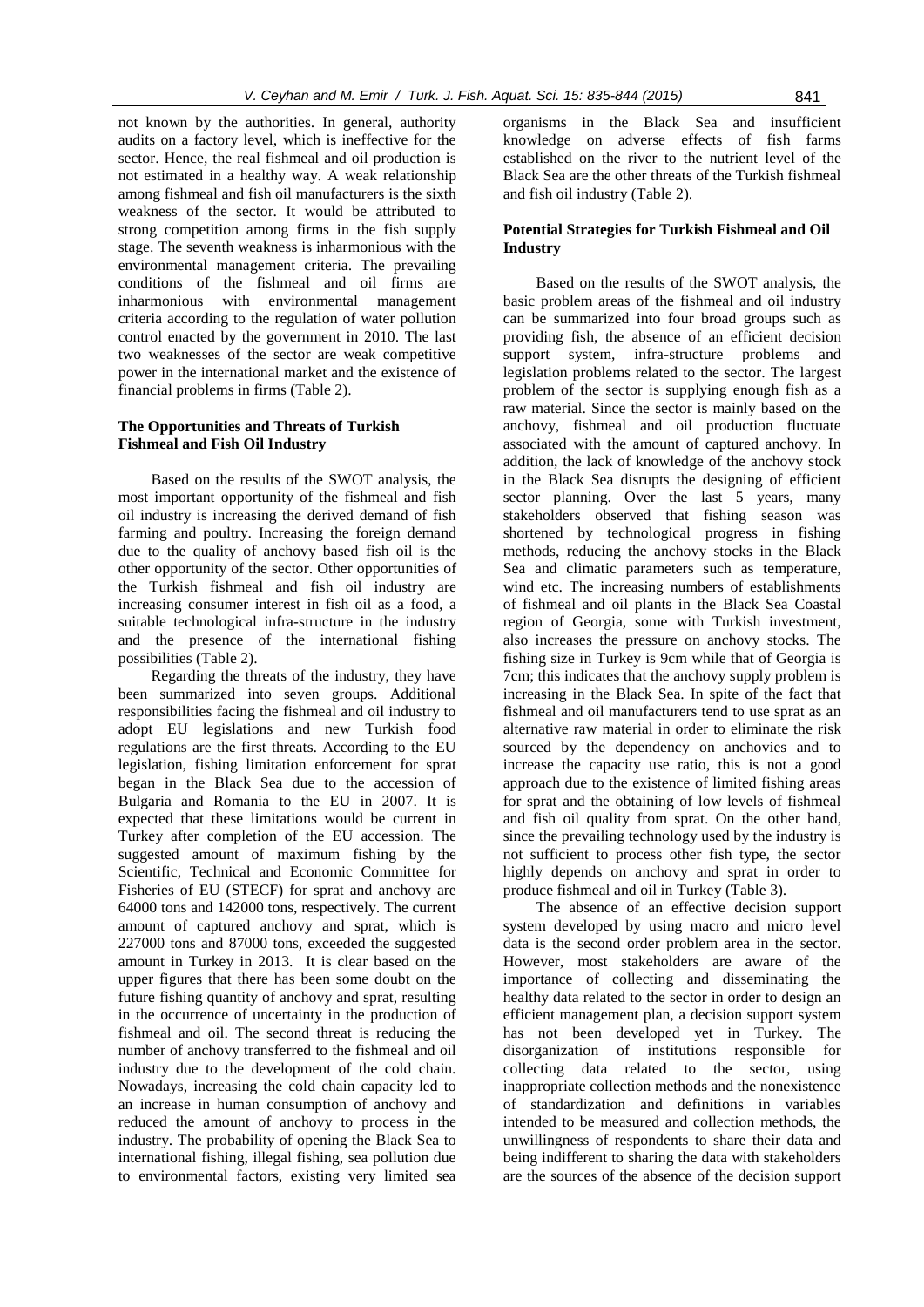|                | Strengths                                                                                                                                                                                                                                              | Weakness                                                                                                                                               |
|----------------|--------------------------------------------------------------------------------------------------------------------------------------------------------------------------------------------------------------------------------------------------------|--------------------------------------------------------------------------------------------------------------------------------------------------------|
| Opportunities  | OS strategies                                                                                                                                                                                                                                          | OW strategies                                                                                                                                          |
|                |                                                                                                                                                                                                                                                        | Using international fishing possibilities may                                                                                                          |
|                | Increase the profit margin by using opportunities of                                                                                                                                                                                                   | reduce the scarcity of the fish and the                                                                                                                |
|                | increasing demand for fishmeal and fish oil, and                                                                                                                                                                                                       | difficulties in fish supply and financial                                                                                                              |
|                | diversification.                                                                                                                                                                                                                                       | problems of manufacturers and increase<br>international competitive power                                                                              |
|                | Increase international investment via international                                                                                                                                                                                                    |                                                                                                                                                        |
|                | fishing opportunities.                                                                                                                                                                                                                                 | Increasing demand for fish oil as food may<br>increase the velocity of adapting EU food<br>standards                                                   |
| <b>Threats</b> | TS strategies                                                                                                                                                                                                                                          | Suitable technological infra-structure to future<br>development may simplify the adaptation to<br>environmental management criteria.<br>TW strategies  |
|                | Planning the industry based on the scientifically<br>determined stocks of anchovy and sprat in the Black<br>Sea and opportunity costs of the fishmeal and fish oil<br>may minimize the effects of losing profit.                                       | Conducting the scientific research to explore<br>the real stock of anchovy and sprat may reduce<br>the risk of raw material.                           |
|                | Support the manufacturers to adapt the industry to EU<br>legislation related food production and design<br>strategies to minimize the effects of opening the Black                                                                                     | Designing an efficient decision support system<br>and effective auditing in ports may increase the<br>sustainability of the industry.                  |
|                | Sea to international fishing may decrease the adverse<br>effects of threats.                                                                                                                                                                           | Increasing the value added of fish oil may<br>increase the power of manufacturers to provide<br>fish.                                                  |
|                | Balancing the direct human consumption and industry<br>requirements based on the opportunity cost between<br>domestic production of fishmeal and fish oil import or<br>direct human consumption may decrease the effects of<br>import increase threat. | Research and development activities related to<br>the international fishing in the Black Sea may<br>enhance the competitive power of<br>manufacturers. |

| Table 3. Strategies for eliminating the weakness and threats of the Turkish fish meal and oil industry |  |
|--------------------------------------------------------------------------------------------------------|--|
|                                                                                                        |  |

system (Table 3).

The other problem in the fishmeal and oil industry is the problem of infra-structure. Paying less attention to activities related to the adaptation of the sector to food production standards, contagious odor of the plants and the uncertain cutting of electricity are the main infra-structural problems of the fishmeal and fish oil industry in Turkey (Table 3).

Problems sourced by legislation are the last problem area in the sector. These problems can be summarized into three groups which are: problems sourced by the arrangement of fish size limitations in fishing and fishing quota, arrangements related to waste-environment relationship and the definition of the responsible manager. The fish size arrangements vary associated with the province and cause serious problems in practical life. However many authors have suggested that the fishing quota application begin, prevailing regulations do not cover the necessary provision to start it. Based on the results of the discussion at the meeting, most manufacturers think that the current responsibilities and standards related to water pollution are not applicable in the short term. According to the Turkish water pollution regulation, the discharged standard of liquid waste of the food industry is less than 140mg, or equals

140mg. The definition of a responsible manager in the fishmeal and fish oil industry is the last problem related with government regulation. According to the current regulation, a responsible manager must be a veterinary. However, if the expert comes from a fish and aquaculture background, it is more suitable in practice.

### **Conclusion**

Based on the research findings, the scarcity of fish together with difficulties in the supply of fish and uncertainty about the stocks of anchovy and sprat are the most important problems for the fishmeal and fish oil sector. Optimizing and managing the anchovy and sprat stocks in the Black Sea and increasing the efforts to enhance the international fishing opportunity may reduce the adverse effects of the insufficient fish supply. Conducting scientific research to explore the real stock of anchovy and sprat may reduce the risk of raw materials. Organizing a meeting with fishermen to manage the stocks efficiently may also contribute positively. Effective auditing at ports should be enhanced to planning the stocks efficiently. Since the transportation of the fish from far places affects the quality of the fish, banning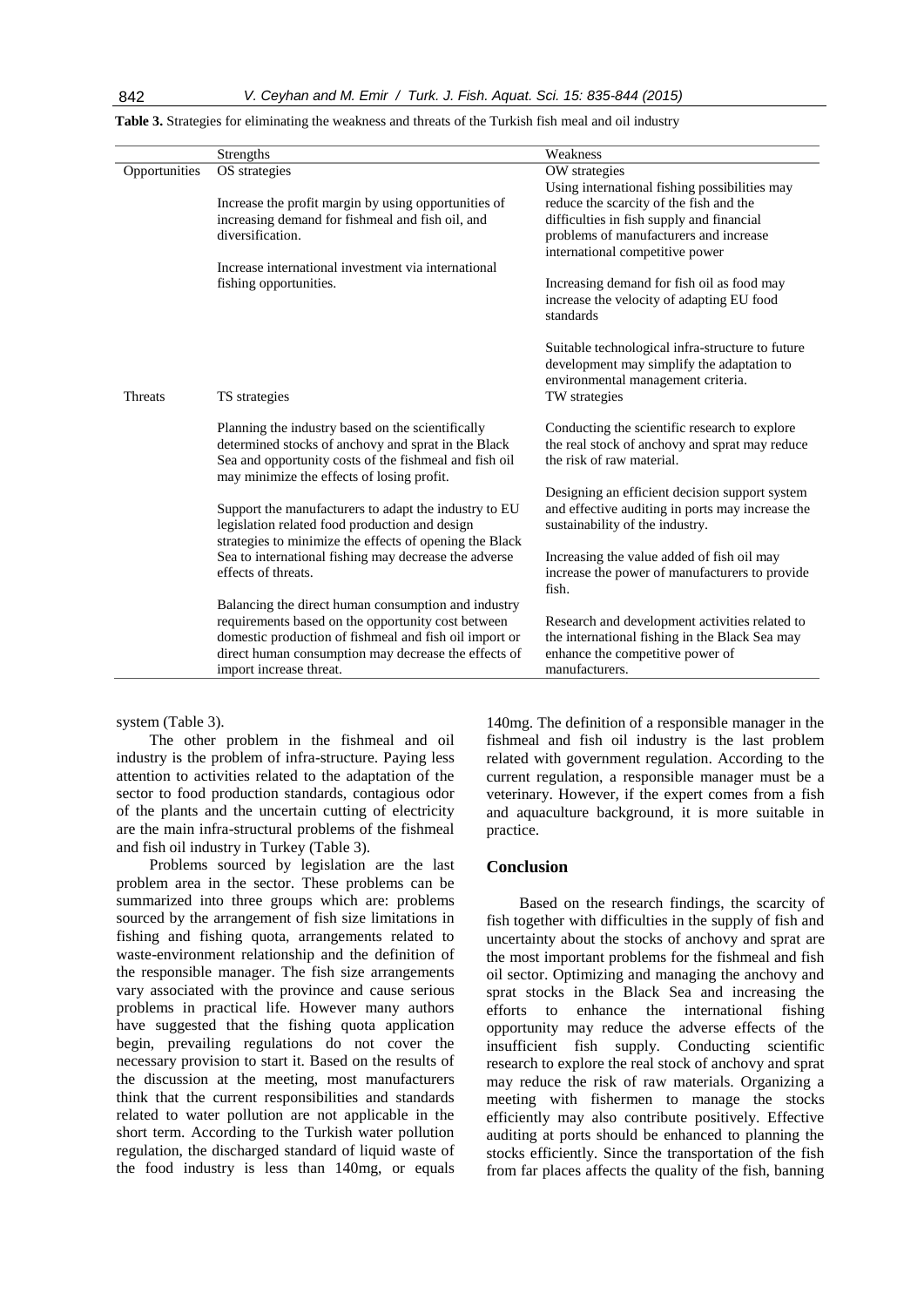the transportation of fish from far ports may reduce the deterioration of fish. Establishing a special branch for the fishmeal and fish oil industry in the Fisheries Directorate may increase the productivity of the sector and efficiency of the auditing. Selecting experts for port audits should be encouraged. Either effective government control or encouraging the self-control simultaneously at the fishing sector to stop overfishing may increase the likelihood of the success of management and planning. Support of nongovernmental organizations at the sector may increase the likelihood of success.

Making amendatory legislation and establishing the independent deputation to determine the maximum amount of fish processed at the fishmeal and fish oil manufacturers may balance the stocks in the Black Sea.

Increasing the international fishing capacity may reduce the risk of supplying fish as a raw material. However fishermen should plan themselves based on the research results related to international fishing. Conducting the research to reveal the investment need, cost and revenue of international fishing by the Fisheries Directorate may contribute to the sector.

An efficient decision making system should be designed not only on the national level but also on the firm level. Data produced by the decision making system should be shared with a related person and institution. Designing software to produce all related standard data from ports to the marketing stage may increase the efficiency of the fisheries sector. Improving the data collection by standardizing the collection methods and variables via education programs should be beneficial. Taking the opinions of all stakeholders in the sector by using well designed meetings about decision-making system may increase the efficiency of the system.

Establishing the reference laboratory to control the suitability to food production criteria, using a filter system to reduce the odor problem and solving the energy supply problems may be beneficial to cope with the infra-structure related problems in the industry.

For combating the legislation related problems at the sector, efficient regulation related quota and length should put into practice. Controlling the length of the fish at ports rather than at the firms may reduce the amount of inappropriate fish reaching the fishmeal and fish oil plants. Designing special quota for bulk fish transferred fishmeal and fish oil plants may be beneficial. Suitable technological infra-structure to future development may simplify the adaptation to the environmental management criteria.

#### **Acknowledgements**

Since the paper was based on work supported by the University of Ondokuz Mayıs under grant BAP, we would like to thank Ondokuz Mayıs University. We would also like to thank anonymous reviewers for their constructive contribution.

#### **References**

- Altan, Ö. 2009. The effects of stage of fish feed production on digestibility.
	- [http://www.yemsanayi.com/yazi/balik-yemi-yapim](http://www.yemsanayi.com/yazi/balik-yemi-yapim-asamalarinin-sindirilebilirlik-üzerine-etkisi-3.htm)[asamalarinin-sindirilebilirlik-üzerine-etkisi-3.htm](http://www.yemsanayi.com/yazi/balik-yemi-yapim-asamalarinin-sindirilebilirlik-üzerine-etkisi-3.htm) (accessed April 19, 2015). (in Turkish).
- Atılgan, E. 2008. A research on production of aquaculture manufacturing industry by varieties and reusing waste in Turkey MSc. thesis, Van, University of Yüzüncü Yıl. (in Turkish).
- Aydın O. and Sayılı M. 2009. Structural and economic analysis of trout breeding farms in Samsun province. Journal of Agricultural Faculty of Gaziosmanpaşa University, 26, 2: 97-107. (in Turkish).
- Bozoglu, M. and Ceyhan, V. 2009a. Energy conversion efficiency of trout and seabass production in the Black Sea, Turkey. Energy, 34, 2:199-204. [doi:10.1016/j.energy.2008.12.001](http://dx.doi.org/10.1016/j.energy.2008.12.001)
- Bozoglu, M. and Ceyhan, V. 2009b. Cost and profitability analysis for trout and seabass production in the Black Sea, Turkey. Journal of Animal and Veterinary Advances, 8(2): 217-222.
- Bozoglu, M., Ceyhan, V., Cinemre, H.A., Demiryürek, K. and Kılıç, O. 2006. Evaluation of different trout farming systems and some policy issues in the Black Sea Region, Turkey, Journal of Applied Sciences, 6(14): 2882-2888.

Chamberlain, A. 2011. Fishmeal and fish oil: the facts, figures, trends, and IFFO's responsible supply standard. http://www.iffo.net/system/files/FMFOF2011\_0.pdf (accessed April 19, 2015).

Demir, O.2008. Aquaculture and fish feed sectors of Turkey General view. Journal of Fisheries Sciences.com 2(5): 704-710,

doi: 10.3153/jfscom.2008038. (in Turkish).

- Diffey, S. 2007. Sector report on fisheries and aquaculture. http:/[/www.tarim.gov.tr/Files/](http://www.tarim.gov.tr/Files/%20Files/e.../Su_urunleri_sektoru_raporu_TR.doc)  [Files/e.../Su\\_urunleri\\_sektoru\\_raporu\\_TR.doc\(](http://www.tarim.gov.tr/Files/%20Files/e.../Su_urunleri_sektoru_raporu_TR.doc)accesse d April 19, 2015). (in Turkish).
- MD, 2014. Special commission report on fisheries. http://tarim.kalkinma.gov.tr/wpcontent/uploads/2014/12/Su\_Urunleri\_oik\_Raporu.pd f (accessed April 19, 2015). (in Turkish).
- Erteken, A. ve Haşimoğlu, A. 2005. Development of fish feed technology in Turkey. Central Fisheries Research Institute Yunus Research Bulletin, 5, 1: 8-9. (in Turkish).
- FAO, 1986. The production of fishmeal and oil, Fishery Industry Division, Technical Fisheries Paper-142, ISBN 92-5-102464-2, Rome, Italy.
- FIN, 2007. A fish meal information network issue summary: latest news, http://www.gafta.com/fin/index.php?pge\_id=2, (accessed April 19, 2015).
- Jagger, P. and Pender, J. 2001. Markets, marketing and production issues for aquaculture in East Africa: the case of Uganda, Naga. The ICLARM Quarterly24, 1 &2:42-51.
- IFFO, 2011a, What are fishmeal and fishoil? [http://www.iffo.net/ default.asp?contentID =716](http://www.iffo.net/%20default.asp?contentID%20=716) (accessed April 19, 2015).
- IFFO, 2011b, Fishmeal and fish oil: the facts, figures,